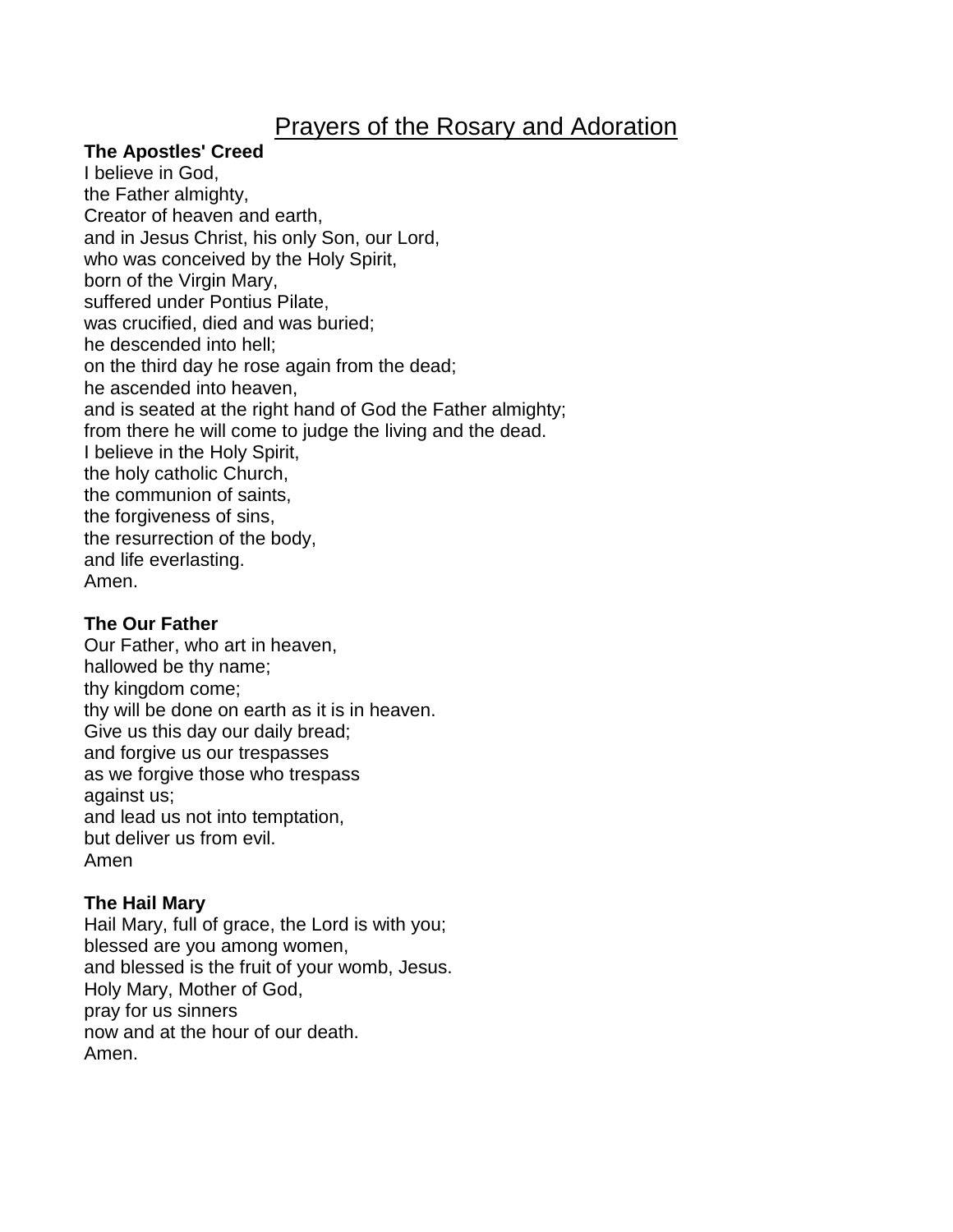# **The Glory Be (The Doxology)**

Glory be to the Father, the Son, and the Holy Spirit; as it was in the beginning, is now, and ever shall be, world without end. Amen.

# **The Hail Holy Queen (The Salve Regina)**

Hail, holy Queen, mother of mercy, our life, our sweetness, and our hope. To you we cry, poor banished children of Eve; to you we send up our sighs, mourning and weeping in this valley of tears. Turn, then, most gracious advocate, your eyes of mercy toward us; and after this, our exile, show unto us the blessed fruit of your womb, Jesus. O clement, O loving, O sweet Virgin Mary.

## *LITANY OF PRAISE*

**Leader:** We give you thanks, O God, for revealing your love in creation, **ALL:** We bless your holy name.

- **Leader:** For human beings made in your image and called to live in your communion, **ALL:** We bless your holy name.
- **Leader:** For the promise of your reign in justice and peace, in holiness and charity, **ALL:** We bless your holy name.
- Leader: For the revelation of your Kingdom in our midst through your Son, Jesus Christ, **ALL:** We bless your holy name.
- **Leader:** For his humble birth and his holy life, for his words and his miracles, **ALL:** We bless your holy name.
- **Leader:** For his sufferings and his death, for his resurrection and his entry into glory, **ALL:** We bless your holy name.
- **Leader:** For your Church, called to be a place of communion for every human being, **ALL:** We bless your holy name.
- Leader: For the coming of your Kingdom within us by the gift of the Holy Spirit, **ALL:** We bless your holy name.
- **Leader:** By the coming of your Kingdom at the end of time, when you will be all in all, **ALL:** We bless your holy name.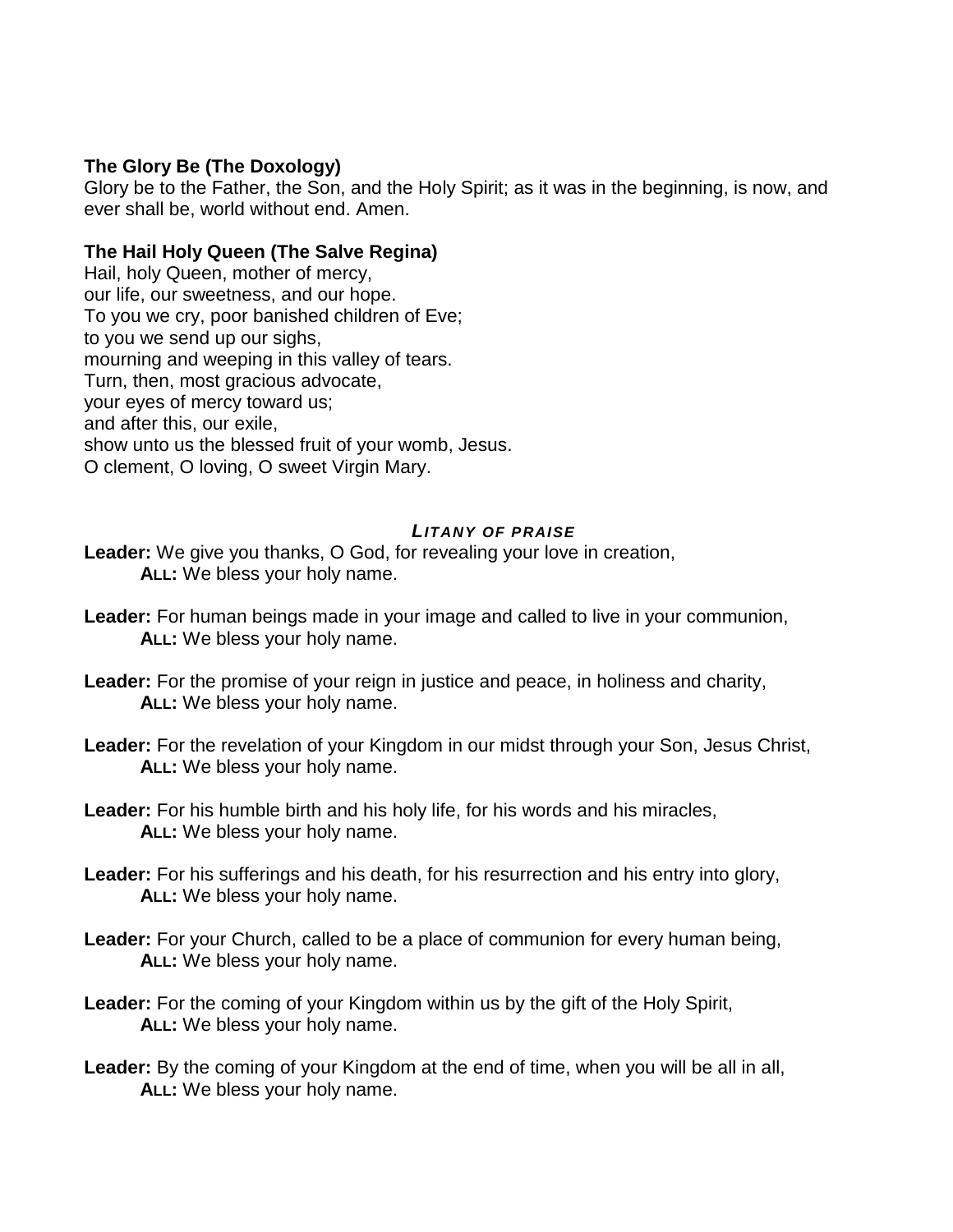# **Litany of the Sacred Heart of Jesus**

**Leader:** Lord, have mercy on us, *R. Christ have mercy on us.* **Leader:** Lord, have mercy on us; Christ, hear us, *R. Christ graciously hear us.* **Leader:** God the Father of Heaven, *R. Have mercy on us.* **Leader:** God the Son, Redeemer of the world, *R: Have mercy on us.* **Leader:** God the Holy Spirit, *R:* Have mercy on us. **Leader:** Holy Trinity, one God, *R:* H*ave mercy on us.* **Leader:** Heart of Jesus, Son of the Eternal Father, *R: Have mercy on us.*

## *(New Leader)*

Heart of Jesus, formed by the Holy Spirit in the Virgin Mother's womb,

#### *R. Have mercy on us.*

Heart of Jesus, substantially united to the Word of God, *R.*

Heart of Jesus, of infinite majesty, *R.*

Heart of Jesus, holy temple of God, *R.* 

Heart of Jesus, tabernacle of the Most High, *R.*

Heart of Jesus, house of God and gate of heaven, *R.*

#### *(New Leader)*

Heart of Jesus, glowing furnace of charity, *R.*

Heart of Jesus, vessel of justice and love, *R.*

Heart of Jesus, full of goodness and love, *R.*

Heart of Jesus, abyss of all virtues, *R.*

Heart of Jesus, most worthy of all praise, *R.*

Heart of Jesus, King and center of all hearts, *R.*

Heart of Jesus, in whom are all the treasures of wisdom and knowledge, *R.*

#### *(New Leader)*

Heart of Jesus, in whom dwells all the fullness of the Godhead, *R.*

Heart of Jesus, in whom the Father was well pleased, *R.*

Heart of Jesus, of whose fullness we have all received, *R.*

Heart of Jesus, desire of the everlasting hills, *R.*

Heart of Jesus, patient and rich in mercy, *R.*

Heart of Jesus, rich to all who call upon You, *R.*

Heart of Jesus, fount of life and holiness, *R.*